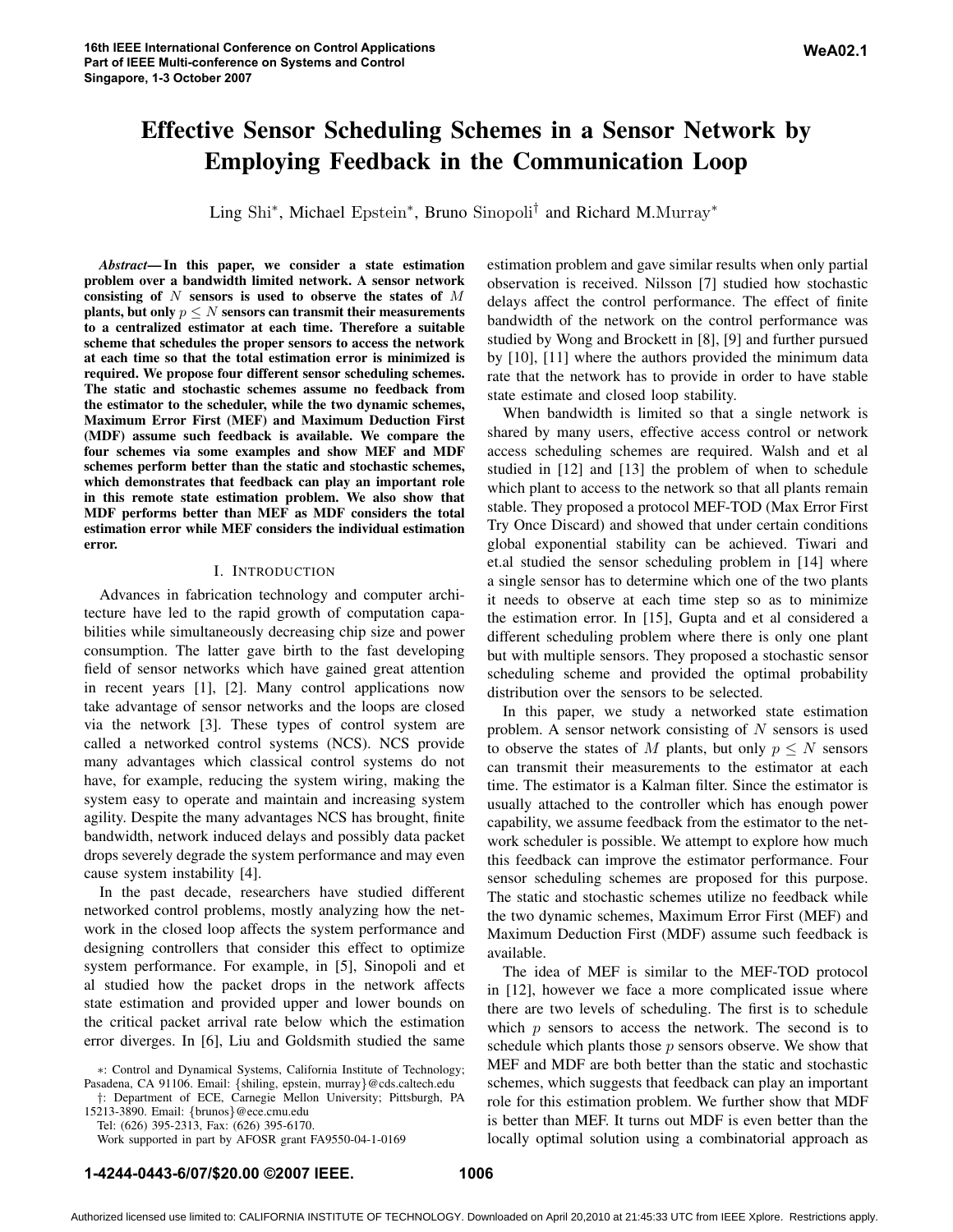shown in Section VI.

We also attempt to include the plug-and-play feature so that those schemes will be suitable for general ad hoc sensor networks where the sensors available to use are in general not fixed. Ad hoc networks have attracted much attention in recent years due to their flexibility and easy operation [16]– [18]. Developing efficient algorithms and methods that are suitable for ad hoc networks is becoming increasingly important. We show that the MEF and MDF schemes are well suitable for such a situation.

The rest of the paper is organized as follows. In Section II, the mathematical model of the problem is given. In Section III through V we propose four schemes for scheduling the access of the sensors and compare their performances in Section VI. Conclusions and future work are given at the end.

## II. PROBLEM SET UP

Consider a sensor network consisting of  $N$  sensors which can observe the states of  $M$  different plants (Figure 1).



Fig. 1. System block diagram

Plant  $j$  has the following dynamics

$$
x_{k+1}^j = A^j x_k^j + w_k^j,
$$
 (1)

where  $j = 1, \dots, M$ . When sensor i observes plant j, it returns

$$
y_k^{ij} = C^{ij} x_k^j + v_k^{ij},\tag{2}
$$

where  $i = 1, \dots, N$ . In Eqn (1) and (2),  $x_k^j \in \mathbb{R}^{n_j}$  is the state vector,  $y_k^{ij} \in \mathbb{R}^{m_{ij}}$  is the observation vector,  $w_k^j$  and  $v_k^{ij}$ are process and measurement noises which are assumed to be white, Gaussian and zero mean with covariance matrices  $Q^{j} \geq 0$  and  $R^{ij} > 0$  respectively. The sensors send their measurements to a state estimator via a bandwidth limited network so that only  $p \leq N$  sensors are allowed to access the network at each time step.

From now on denote the sensor space as  $S =$  $\{S_1, \dots, S_N\}$  and the plant space as  $P = \{P_1, \dots, P_M\},\$ where  $S_i$  and  $P_j$  are the individual sensors and plants. Further denote  $\sum_k^j$  as the set of sensors that all observe  $P_j$ at time k and denote  $\mathcal{Y}_k^j$ ,  $\mathcal{C}_k^j$  and  $\mathcal{R}_k^j$  as the representation

of all sensors in  $\Sigma_k^j$ . For example, if  $\Sigma_k^j = \{S_1, \dots, S_p\}$ , then  $\mathcal{Y}_{k}^{j} = [y_{k}^{1j}; \cdots; y_{k}^{pj}], \mathcal{C}_{k}^{j} = [C^{1j}; \cdots; C^{pj}]$  and  $\mathcal{R}_{k}^{j} =$ diag  $(\tilde{R}^{1j}, \cdots, R^{pj}).$ 

The state estimator is a Kalman filter. Denote  $\hat{x}_k^j$  as the estimated state of  $P_j$  at time k given all previous measurements. Also denote  $P_k^j$  as the a priori estimation error covariance (simply write as error covariance later). Then  $\hat{x}_k^j$  and  $P_k^j$  evolve as

$$
\hat{x}_{k+1}^j = A^j \hat{x}_k^j + K_k^j (\mathcal{Y}_k^j - \mathcal{C}_k^j \hat{x}_k^j) \tag{3}
$$

$$
K_k^j = A^j P_k^j (C_k^j)^T [C_k^j P_k^j (C_k^j)^T + \mathcal{R}_k^j]^{-1}
$$
(4)

$$
P_{k+1}^{j} = A^{j} P_{k}^{j} (A^{j})^{T} + Q^{j}
$$
  
- A^{j} P\_{k}^{j} (C\_{k}^{j})^{T} [C\_{k}^{j} P\_{k}^{j} (C\_{k}^{j})^{T} + R\_{k}^{j}]^{-1} C\_{k}^{j} P\_{k}^{j} (A^{j})^{T}. (5)

Notice that if there is no sensor observing  $P_j$  at time k,  $\Sigma_k^j = \emptyset$ , hence  $C_k^j = 0$  and  $\mathcal{R}_k^j = 0$ . Therefore we simply have

$$
\hat{x}_{k+1}^j = A^j \hat{x}_k^j,\tag{6}
$$

$$
P_{k+1}^j = A^j P_k^j (A^j)^T + Q^j. \tag{7}
$$

We are interested in solving the following problem.

*Problem 1:* Design a sensor scheduling scheme to minimize

$$
\sum_{j=1}^{M} \text{Tr}(P_k^j)
$$

at each time k.

 $\overline{F}$ 

The reason we choose to minimize the cost function at each time step rather than the steady state estimation error as in most previous other works is that in general ad hoc networks N is a varying number, as existing sensors can quit due to the power drainage or malfunctioning and new sensors can join. Consequently the sensors available at one time may be quite different than at another time step. It therefore does not make sense to consider the long term behavior of the estimation error. This can be thought as a best effort minimization problem.

In the following sections, we present four scheduling schemes and compare their performances through some examples.

#### III. STATIC SCHEDULING

Static sensor scheduling schemes are the simplest among all schemes which only require little computation and are very easy to implement, for example, in a network using a token ring or polling. There are many static schemes and we present one possible scheme in Algorithm I.

Algorithm I is periodic and it takes  $LCM(M, N)$  cycles to repeat, where  $LCM(M, N)$  denotes the least common multiple of  $M$  and  $N$ . Apparently, Algorithm I guarantees fair use of the sensors for each plant and hence avoids overusing some particular sensors and extends the whole network life.

Given the explicit parameters of the plants and sensors, we can provide conditions for the convergence of the upper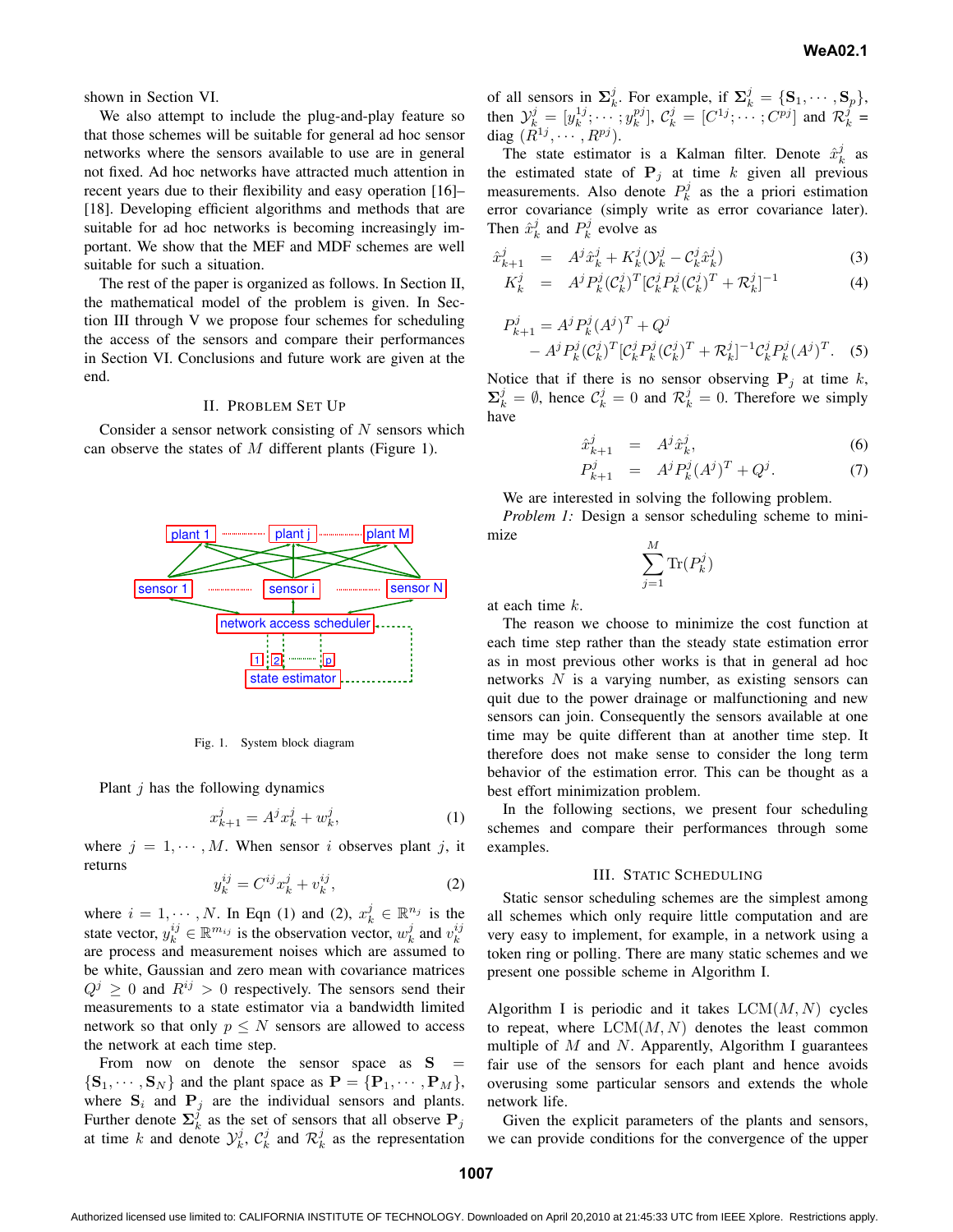TABLE I ALGORITHM I: STATIC SCHEME

\n- 1) 
$$
k = 1, i = 1.
$$
\n- 2)  $\mathbf{S}_{i \mod N}, \cdots, \mathbf{S}_{i+p-1} \mod N$  are selected to access the network.
\n- 3) For  $j = 0, \cdots, p-1$ ,  $\mathbf{S}_{i+j} \mod N$  observes  $\mathbf{P}_{i+j} \mod M$ .
\n- 4)  $k = k + 1, i = i + p$ . Go to Step 2.
\n

bound of  $\sum_{j=1}^{M} \text{Tr}(P_k^j)$  when using Algorithm I. Different static schemes will have different convergence conditions of the upper bound. For example, with  $M = 2, N = 3$  and  $p = 1$ , we have the following convergence conditions. Define the following functions for any positive semi-definite  $X \geq 0$ .

$$
g_{ij}(X) = A^{j} X (A^{j})^{T} + Q^{j}
$$
  
- A^{j} X (C^{ij})^{T} [C^{ij} X (C^{ij})^{T} + R^{ij}]^{-1} C^{ij} X (A^{j})^{T}  
h\_{j}(X) = A^{j} X (A^{j})^{T} + Q^{j}, (8)

where  $i = 1, 2, 3$  and  $j = 1, 2$ . Then for  $k = 6z, z =$  $0, 1, \dots$ , the error covariances for the two plants evolve as

$$
P_{k+6}^1 = h_1 g_{21} h_1 g_{31} h_1 g_{11}(P_k^1),
$$
  
\n
$$
P_{k+6}^2 = g_{32} h_2 g_{12} h_2 g_{22} h_2(P_k^1).
$$

*Lemma 2:* Let  $P^1_{\infty}$  and  $P^2_{\infty}$  satisfy

$$
P_{\infty}^{1} = h_1 g_{21} h_1 g_{31} h_1 g_{11}(P_{\infty}^{1}), \qquad (9)
$$

$$
P_{\infty}^2 = g_{32}h_2g_{12}h_2g_{22}h_2(P_{\infty}^2). \tag{10}
$$

Then  $\sum_{j=1}^{2} \text{Tr}(P_k^j)$  is bounded at each time step if and only if Eqn  $(\dot{9})$  and  $(10)$  have bounded solutions.

*Proof:* We omit the proof as it is straightforward to show.  $\blacksquare$ In many situations, the plants may have different dynamics and some are even unstable. It is then natural to schedule more sensors to observe the more unstable plants and hence help to control the unstable process. Most good scheduling schemes are very unfair, *i.e.*, allocating more resources (sensors in this case) to the plant who has the highest priority according to some cost functions. The dynamic scheduling schemes in Section V provide such examples.

## IV. STOCHASTIC SCHEDULING

Like the tatic scheme, the stochastic scheduling scheme also utilizes no feedback from the estimator to the scheduler. The details of the stochastic scheme are presented Algorithm II.

In Algorithm II,  $\pi$  is the distribution over the subsets of **S** which consists of p sensors exactly.  $\sum_{j=1}^{M} \chi_{ij} = 1$  for each  $i = 1, \dots, N$ . We are able to give conditions on the convergence of the upper bound of  $E[\sum_{j=1}^{M} \text{Tr}(P_k^j)]$  which is similar to that in [15] and we refer reader to [15] for details. The advantage of this algorithm is that by properly choosing the distributions  $\pi$  and  $\chi$  according to the plant and sensor parameters, the upper bound of  $E[\sum_{j=1}^{M} \text{Tr}(P_{k}^{j})]$ 

TABLE II ALGORITHM II: STOCHASTIC SCHEME

\n- 1) 
$$
k = 1
$$
.
\n- 2) Select *p* sensors out of *N* sensors according to some distribution  $\pi$ .
\n- 3) If  $S_i$  is selected, it observes  $P_j$  with probability  $\chi_{ij}$ .
\n- 4)  $k = k + 1$ . Go to Step 2.
\n

can be minimized. The disadvantage is that it assumes no feedback from the estimator to the scheduler as in the static scheme. As we show in the next two sections, by allowing such feedback the estimator performance is greatly enhanced.

## V. DYNAMIC SCHEDULING

In this section, we first present a *locally optimal* solution using a combinatorial approach and show that this locally optimal solution is intractable due to its high computational complexity. <sup>1</sup> We then propose two dynamic sensor scheduling schemes which use feedback from the estimator to the scheduler and show they are computationally tractable.

#### *A. Locally Optimal Solution*

There are  $\mathbf{C}_N^p = \frac{N!}{p!(N-p)!}$  ways to select p out of N sensors, and each selected sensor can observe any one of the M plants. As a result, in total there are  $\mathbb{C}_N^p M^p$  ways to determine which  $p$  sensors access the network and their associated plants to observe. Denoting  $\omega$  as one such way and  $\Omega$  as the space consisting of all such ways, then  $\Omega$  has cardinality  $C_N^p M^p$ . Problem 1 can be cast as

$$
\min_{\omega \in \Omega} \sum_{i=1}^{M} \text{Tr}(P_k^i).
$$

Clearly as N becomes large, the above minimization problem is intractable as it takes  $O(\mathbf{C}_N^p M^{p+1})$  times to obtain. Therefore we seek tractable solutions but possibly at the price of losing local optimality. We propose two locally suboptimal solutions to Problem 1 in the next two sections. The advantages of these solutions are that they only take polynomial time in  $M, N, p$  and are suitable for general ad hoc networks where  $N$  might be varying.

# *B. Dynamic Scheduling: Max Error First (MEF)*

We present a dynamic scheduling scheme and call it with Maximum Error First (MEF). The idea is that the plant having the largest open loop error has the highest priority to use the sensors. Once a sensor is selected by this plant, it has access to the network. Recall that we have defined  $\Sigma_k^j$ as the set of sensors observing  $P_i$  at time k. Let  $S_i$  be one

<sup>1</sup>By *locally optimal*, we mean the minimization is taken at each time step rather than over a time horizon.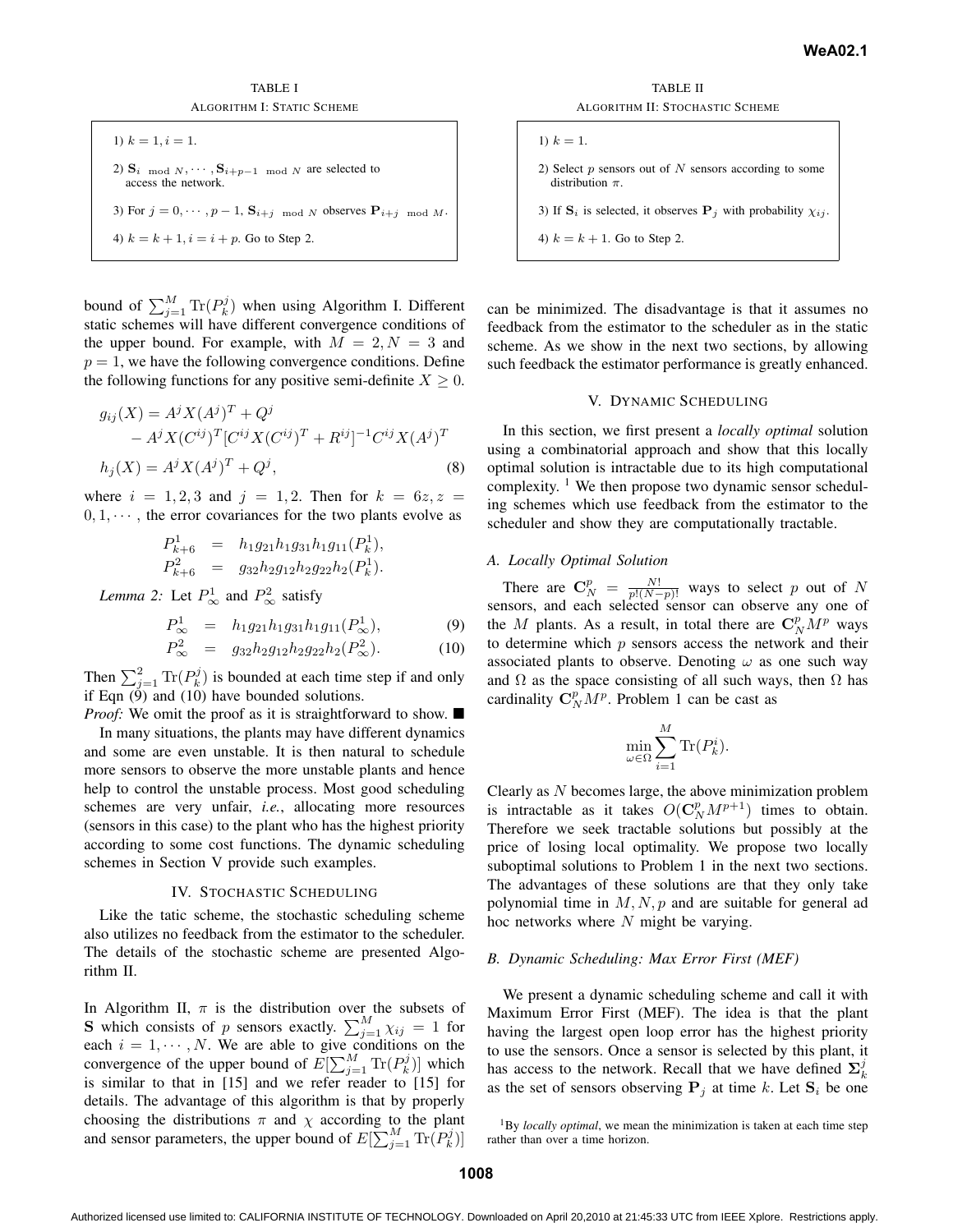TABLE III





sensor from S which consists of all the available sensors that  $\mathbf{P}_j$  can use. If  $\Sigma_k^j$  is empty, define

$$
E_{ij} = A^{j} P_{k}^{j} (A^{j})^{T} + Q^{j}
$$
  
- 
$$
A^{j} P_{k}^{j} (C^{ij})^{T} [C^{ij} P_{k}^{j} (C^{ij})^{T} + R^{ij}]^{-1} C^{ij} P_{k}^{j} (A^{j})^{T}
$$
 (11)

where  $C^{ij}$ ,  $R^{ij}$  are parameters for  $S_i$ . Otherwise add  $S_i$  to  $\Sigma_k^j$  and define

$$
E_{ij} = A^{j} P_{k}^{j} (A^{j})^{T} + Q^{j}
$$
  
-  $A^{j} P_{k}^{j} (C_{k}^{j})^{T} [C_{k}^{j} P_{k}^{j} (C_{k}^{j})^{T} + R_{k}^{j}]^{-1} C_{k}^{j} P_{k}^{j} (A^{j})^{T}$  (12)

where  $\mathcal{C}_k^j$  and  $\mathcal{R}_k^j$  are defined in Section II. With these notations the MEF scheme is presented in Algorithm III.

Clearly at each time step the array  $A$  tells which  $p$  sensors will access the network and which plants they observe. Step 3 in Algorithm III takes  $O(M \log M)$  times to sort M elements. Step 4 takes  $O(N - t + 1)$  times. Before step 4,  $\beta$  is already sorted and step 4 only changes the first value in B, hence it takes only  $O(\log M)$  times to resort B in step 5. Since  $t = 1, \dots, p$ , in total it takes  $O(M \log M + pN + p \log M)$  times to execute the algorithm for each k.

With this algorithm, it is possible to schedule multiple sensors to observe the same plant which may be very unstable compared with other plants.

# *C. Dynamic Scheduling: Max Deduction First (MDF)*

We present another scheme and call it Dynamic Scheduling with Maximum Deduction First (MDF). The difference between this and MEF scheme is the different priorities of plants using the sensors. If  $\Sigma_k^j$  is empty, define

$$
\Delta_k^{ij} = A^j P_k^j (C^{ij})^T [C^{ij} P_k^j (C^{ij})^T + R^{ij}]^{-1} C^{ij} P_k^j (A^j)^T.
$$
\n(13)

TABLE IV ALGORITHM IV: DYNAMIC SCHEDULING - MAX DEDUCTION FIRST

| 1) $k = 1$ .                                                                                                                                                                                                                            |
|-----------------------------------------------------------------------------------------------------------------------------------------------------------------------------------------------------------------------------------------|
| 2) $t = 1$ . S has $N - t + 1$ sensors. $\Sigma_k^j = \emptyset, j = 1, \dots, M$ .                                                                                                                                                     |
| 3) For each $P_j$ , $j = 1, \dots, M$<br>- Compute $\Delta_k^{ij}$ according to Eqn (13) or (14) for each $S_i$<br>from $S$                                                                                                             |
| 4) For each $\mathbf{P}_i$ , $j = 1, \cdots, M$<br>- Store the trace of $\Delta_k^{ij}$ in a buffer $\mathcal{B}_j$ , $i = 1, \dots, N - t + 1$ .<br>- Sort $B_i$ in descending order.<br>- Store $\mathcal{B}_i[1]$ in $\mathcal{D}$ . |
| 5) • Sort D. Let $P_t$ have the first value in D.<br>• Let $S_{q(t)}$ returns the first value in $B_t$ .<br>• Record $C^{q(t)t}$ into an array A.<br>• Move $\mathbf{S}_{q(t)}$ from <b>S</b> to $\Sigma_k^j$ .                         |
| 6) $t = t + 1$ . If $t \neq p + 1$ , goto Step 3.                                                                                                                                                                                       |
| 7) $k = k + 1$ . Clear array A, D and goto Step 2.                                                                                                                                                                                      |

Otherwise add  $S_i$  to  $\Sigma_k^j$  and call this new set  $\overline{\Sigma}_k^j$  with new parameters  $\bar{C}_k^j = [C_k^j; C^{ij}]$  and  $\bar{\mathcal{R}}_k^j =$  diag  $(\mathcal{R}_k^j, \bar{R}^{ij})$ . Define

$$
\Delta_{k-}^{ij} = A^j P_k^j (C_k^j)^T [C_k^j P_k^j (C_k^j)^T + \mathcal{R}_k^j]^{-1} C_k^j P_k^j (A^j)^T.
$$
  
\n
$$
\Delta_{k+}^{ij} = A^j P_k^j (\bar{C}_k^j)^T [\bar{C}_k^j P_k^j (\bar{C}_k^j)^T + \bar{\mathcal{R}}_k^j]^{-1} \bar{C}_k^j P_k^j (A^j)^T.
$$
  
\n
$$
\Delta_k^{ij} = \Delta_{k+}^{ij} - \Delta_{k-}^{ij}.
$$
\n(14)

With these notations, the MDF scheme is presented in Algorithm IV.

Similar to Algorithm III, array  $A$  gives a solution to Problem 1. It is also easy to show that step 3 in Algorithm IV takes  $O(MN)$  times. Step 4 takes  $O(MN \log N)$  times because it needs to sort  $N$  elements  $M$  times. Step 5 takes  $O(M \log M)$  times to sort M elements. All the other steps take constant time. Since  $t = 1, \dots, p$ , in total it takes  $O(pMN + pMN \log N + pM \log M)$  times to execute the algorithm for each  $k$ . This algorithm is also able to schedule multiple sensors for the same plant.

Compared with the  $O(\mathbf{C}_N^p M^{p+1})$  time complexity, these two schemes provide unbeatable computational advantage, though MDF is slightly worse than MEF. As we see from the examples in the next section, MDF gives better performance than MEF. The reason is that MDF gives the highest priority to the plant who reduces most of the total estimation error while MEF gives the highest priority to the plant having the largest open loop error, *i.e.*, it only considers the individual estimation error.

These two schemes are also compatible with varying N. However, unlike the static or stochastic scheduling schemes in the previous sections, it is quite difficult to give conditions for convergence for these two schemes. The reason is that the sensors to be chosen and the plants to be observed are dynamically changing at all times. There are no clear static or statistical patterns of the selected sensors and their associated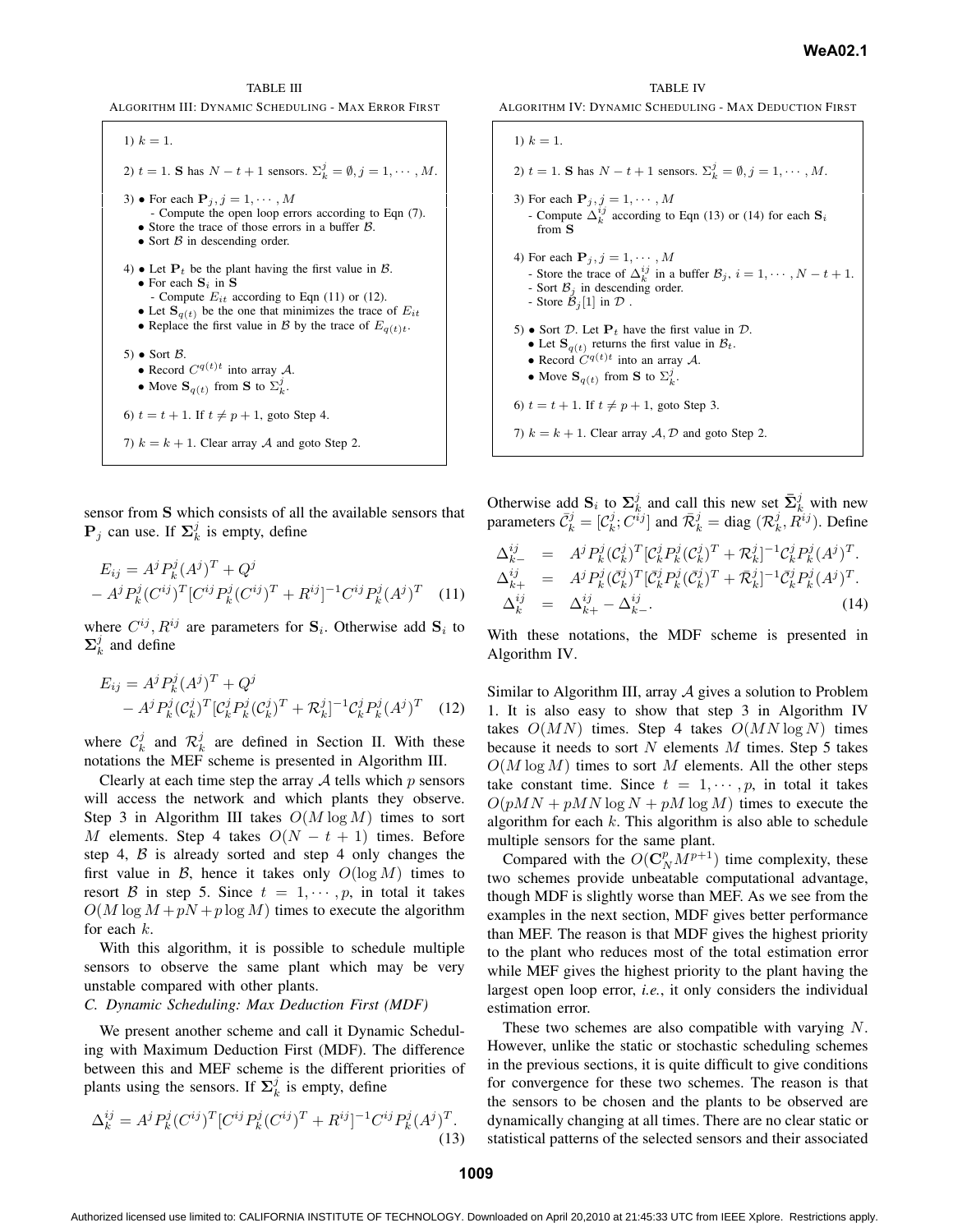

Fig. 2. Comparison of different scheduling schemes

plants. We leave this part as future work to be pursued. Intuitively, the two schemes make the best effort in minimizing the cost function and their actual performances are better than the static or stochastic schemes as demonstrated through the examples in the next section.

#### VI. EXAMPLES

We compare the different schemes through some examples in this section.

*Example 3:* Here we consider a simple example which is taken from [15] with slight modification of the measurement noise covariances. In this case,  $M = 1, N = 2, p = 1$ . The plant and sensors parameters are given as follows.

$$
A = \begin{bmatrix} 1 & 0 & 0.2 & 0 \\ 0 & 1 & 0 & 0.2 \\ 0 & 0 & 1 & 0 \\ 0 & 0 & 0 & 1 \end{bmatrix}
$$
  
\n
$$
Q = \begin{bmatrix} 0.0004 & 0.0001 & 0.0040 & 0.0010 \\ 0.0001 & 0.0004 & 0.0010 & 0.0040 \\ 0.0040 & 0.0010 & 0.0400 & 0.0100 \\ 0.0010 & 0.0040 & 0.0100 & 0.0400 \end{bmatrix}
$$
  
\n
$$
C^{11} = \begin{bmatrix} 1 & 0 & 0 & 1 \\ 0 & 1 & 0 & 1 \\ 0 & 1 & 0 & 1 \end{bmatrix}, C^{21} = \begin{bmatrix} 0 & 0 & 1 & 1 \\ 0 & 0 & 0 & 1 \\ 0 & 0 & 0 & 1 \end{bmatrix}
$$
  
\n
$$
R^{11} = \begin{bmatrix} 2.4 & 0 \\ 0 & 1.0 \end{bmatrix}, R^{21} = \begin{bmatrix} 1.8 & 0 \\ 0 & 0.1 \end{bmatrix}
$$

We compare the four different schemes here and the results are shown in Figure 2. We also plot the selected sensors for the stochastic and dynamic scheduling schemes in Figure 3.

The two schemes from dynamic scheduling turn out to be the same for this case. This is because  $M = 1$  and there is no other plant competing to use the sensors. It is also easy to see the local optimal solution using the combinatorial approach also overlaps with these two schemes and therefore the result is not shown in the figures. For this example, the static scheme is better than the stochastic scheme. In general this may not be true as we choose an arbitrary distribution  $\pi$  and  $\chi$  for this particular example. As shown in the next example where we optimize the distribution, *i.e.*, put more



Fig. 3. Sensor selection based on stochastic or dynamic schemes

weight for those sensors having smaller noise covariances, the static scheme is worse than the stochastic scheme.

*Example 4:* We consider a more interesting example where six sensors are available to observe three plants, but only two sensors are allowed to access the network each time, that is  $M = 3, N = 6$  and  $p = 2$ . To save space, we only list the parameters for plant two and sensor two respectively.

$$
A^{2} = \begin{bmatrix} 1 & 0 & 0.15 & 0 \\ 0 & 1 & 0 & 0.15 \\ 0 & 0 & 1 & 0 \\ 0 & 0 & 0 & 1 \end{bmatrix}
$$
  
\n
$$
Q^{2} = \begin{bmatrix} 0.0003 & 0.0000 & 0.0034 & 0.0006 \\ 0.0000 & 0.0003 & 0.0006 & 0.0034 \\ 0.0034 & 0.0006 & 0.0450 & 0.0079 \\ 0.0006 & 0.0034 & 0.0079 & 0.0450 \end{bmatrix}
$$
  
\n
$$
C^{21} = \begin{bmatrix} 1 & 0 & 0 & 0 \\ 0 & 1 & 0 & 0 \\ 1 & 0 & 0 & 0 \end{bmatrix}, C^{22} = \begin{bmatrix} 1 & 0 & 0 & 0 \\ 1 & 1 & 0 & 0 \\ 1 & 1 & 0 & 0 \end{bmatrix}
$$
  
\n
$$
C^{23} = \begin{bmatrix} 0 & 0 & 1 & 1 \\ 0 & 0 & 1 & 1 \\ 0 & 0 & 0 & 1 \end{bmatrix}, R^{22} = \begin{bmatrix} 2.0 & 0 \\ 0 & 0.8 \end{bmatrix}
$$
  
\n
$$
R^{23} = \begin{bmatrix} 3.0 & 0 \\ 0 & 0.1 \end{bmatrix}.
$$

We compare the four schemes and plot the results in Figure 4. Figure 5 is the zoomed in version for close comparison.

Clearly the two dynamic schemes are much better than the static and stochastic schemes. The MDF and MEF schemes are about 4 times better than the static scheme and 2 times better than the optimized stochastic scheme.

The MDF scheme is also observed to be better than the MEF scheme as we have discussed before. Since the number of  $M, N, p$  are not too big, we can compute the locally optimal solution in the figure for comparison purpose. With little surprise, MDF is even better than the locally optimal solution for most of the time. Again as we have discussed